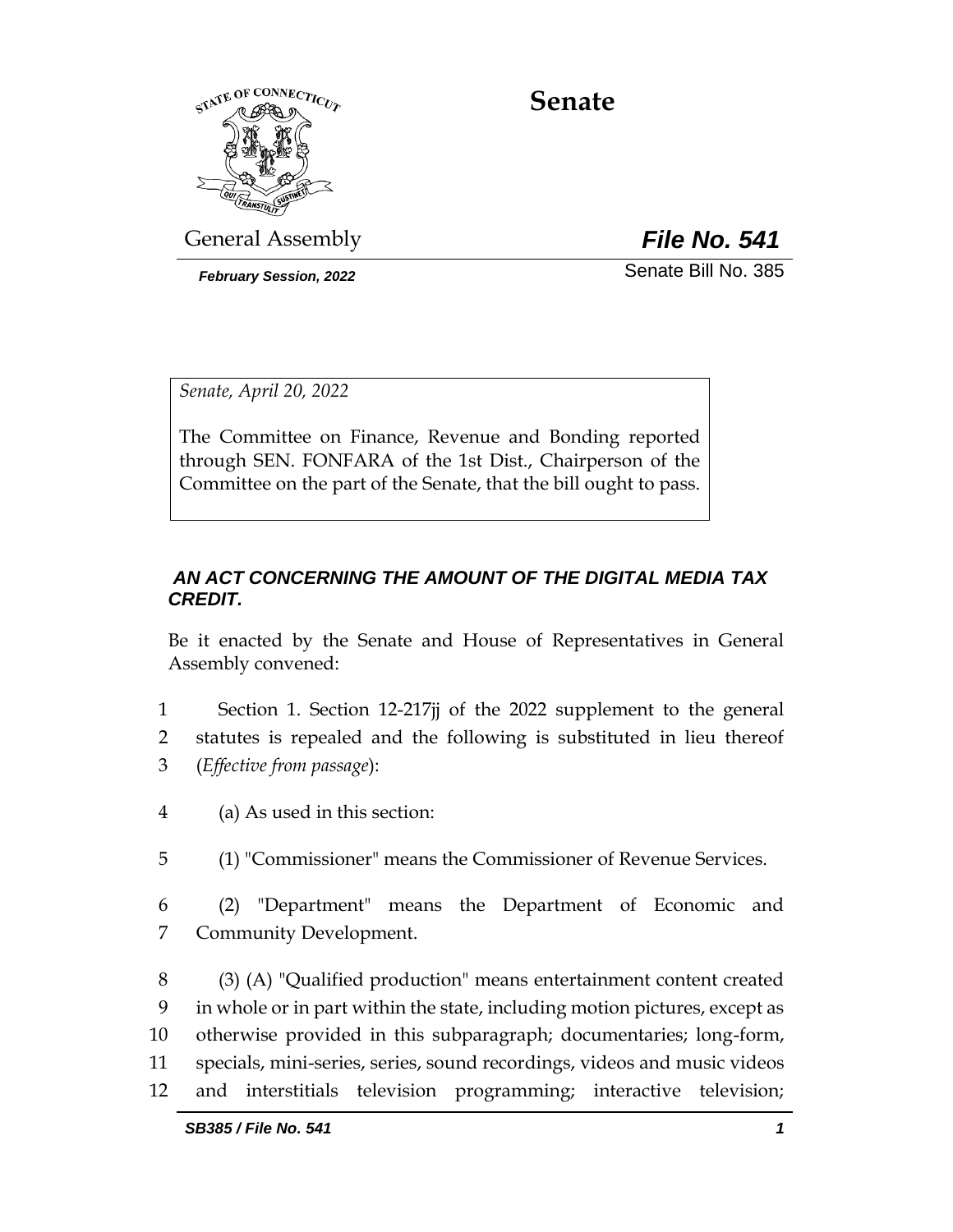relocated television production; interactive games; videogames; commercials; any format of digital media, including an interactive web site, created for distribution or exhibition to the general public; and any trailer, pilot, video teaser or demo created primarily to stimulate the sale, marketing, promotion or exploitation of future investment in either a product or a qualified production via any means and media in any digital media format, film or videotape, provided such program meets all the underlying criteria of a qualified production. For state fiscal years ending on or after June 30, 2014, "qualified production" shall not include a motion picture that has not been designated as a state-certified qualified production prior to July 1, 2013, and no tax credit voucher for such motion picture may be issued for such motion picture, except, for state fiscal years ending on or after June 30, 2015, "qualified production" shall include a motion picture for which twenty-five per cent or more of the principal photography shooting days are in this state at a facility that receives not less than twenty-five million dollars in private investment and opens for business on or after July 1, 2013, and a tax credit voucher may be issued for such motion picture.

 (B) "Qualified production" shall not include any ongoing television program created primarily as news, weather or financial market reports; a production featuring current events, other than a relocated television production, sporting events, an awards show or other gala event; a production whose sole purpose is fundraising; a long-form production that primarily markets a product or service; a production used for corporate training or in-house corporate advertising or other similar productions; or any production for which records are required to be maintained under 18 USC 2257, as amended from time to time, with respect to sexually explicit content.

 (4) "Eligible production company" means a corporation, partnership, limited liability company, or other business entity engaged in the business of producing qualified productions on a one-time or ongoing basis, and qualified by the Secretary of the State to engage in business in the state.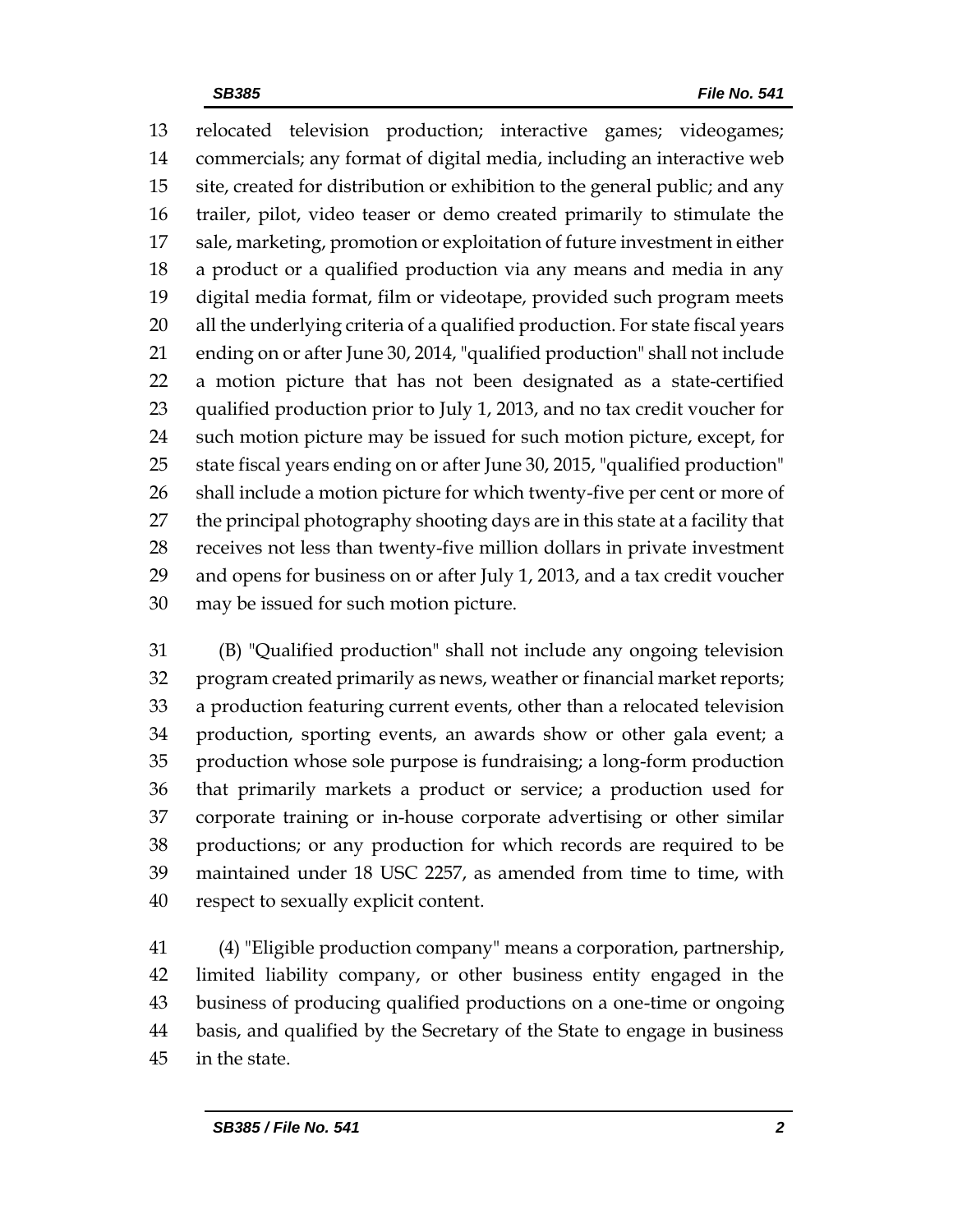(5) "Production expenses or costs" means all expenditures clearly and demonstrably incurred in the state in the preproduction, production or postproduction costs of a qualified production, including:

 (A) Expenditures incurred in the state in the form of either compensation or purchases including production work, production equipment not eligible for the infrastructure tax credit provided in section 12-217kk, production software, postproduction work, postproduction equipment, postproduction software, set design, set construction, props, lighting, wardrobe, makeup, makeup accessories, special effects, visual effects, audio effects, film processing, music, sound mixing, editing, location fees, soundstages and any and all other costs or services directly incurred in connection with a state-certified qualified production;

 (B) Expenditures for distribution, including preproduction, production or postproduction costs relating to the creation of trailers, marketing videos, commercials, point-of-purchase videos and any and all content created on film or digital media, including the duplication of films, videos, CDs, DVDs and any and all digital files now in existence and those yet to be created for mass consumer consumption; the purchase, by a company in the state, of any and all equipment relating to the duplication or mass market distribution of any content created or produced in the state by any digital media format which is now in use and those formats yet to be created for mass consumer consumption; and

 (C) "Production expenses or costs" does not include the following: (i) On and after January 1, 2008, compensation in excess of fifteen million dollars paid to any individual or entity representing an individual, for services provided in the production of a qualified production and on or after January 1, 2010, compensation subject to Connecticut personal income tax in excess of twenty million dollars paid in the aggregate to any individuals or entities representing individuals, for star talent provided in the production of a qualified production; (ii) media buys, promotional events or gifts or public relations associated with the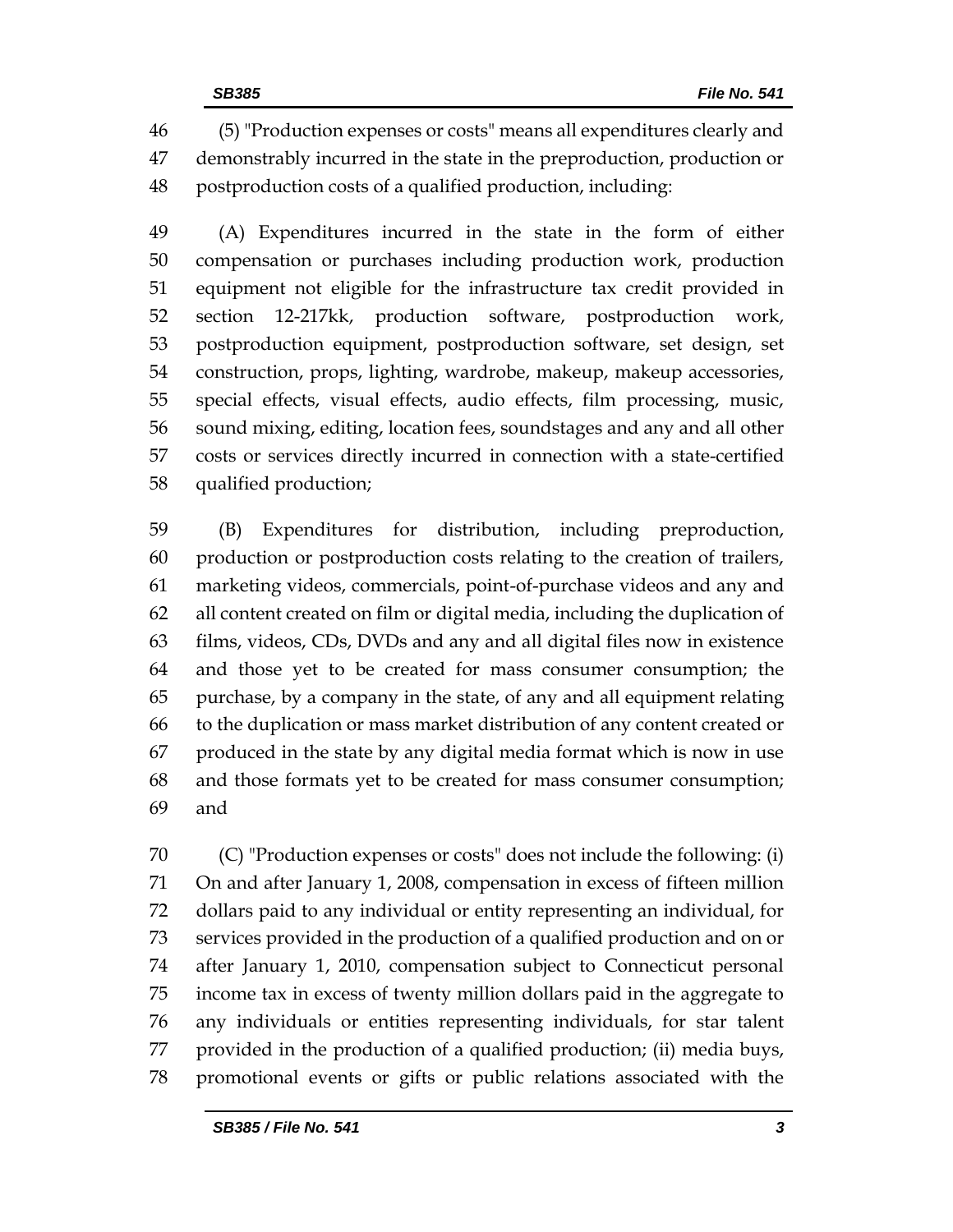promotion or marketing of any qualified production; (iii) deferred, leveraged or profit participation costs relating to any and all personnel associated with any and all aspects of the production, including, but not limited to, producer fees, director fees, talent fees and writer fees; (iv) costs relating to the transfer of the production tax credits; (v) any amounts paid to persons or businesses as a result of their participation in profits from the exploitation of the qualified production; and (vi) any expenses or costs relating to an independent certification, as required by subsection (h) of this section, or as the department may otherwise require, pertaining to the amount of production expenses or costs set forth by an eligible production company in its application for a production tax credit.

 (6) "Sound recording" means a recording of music, poetry or spoken- word performance, but does not include the audio portions of dialogue or words spoken and recorded as part of a motion picture, video, theatrical production, television news coverage or athletic event.

 (7) "State-certified qualified production" means a qualified production produced by an eligible production company that (A) is in compliance with regulations adopted pursuant to subsection (l) of this section, (B) is authorized to conduct business in this state, and (C) has been approved by the department as qualifying for a production tax credit under this section.

 (8) "Interactive web site" means a web site, the production costs of which (A) exceed five hundred thousand dollars per income year, and (B) is primarily (i) interactive games or end user applications, or (ii) animation, simulation, sound, graphics, story lines or video created or repurposed for distribution over the Internet. An interactive web site does not include a web site primarily used for institutional, private, industrial, retail or wholesale marketing or promotional purposes, or which contains obscene content.

 (9) "Post-certification remedy" means the recapture, disallowance, recovery, reduction, repayment, forfeiture, decertification or any other remedy that would have the effect of reducing or otherwise limiting the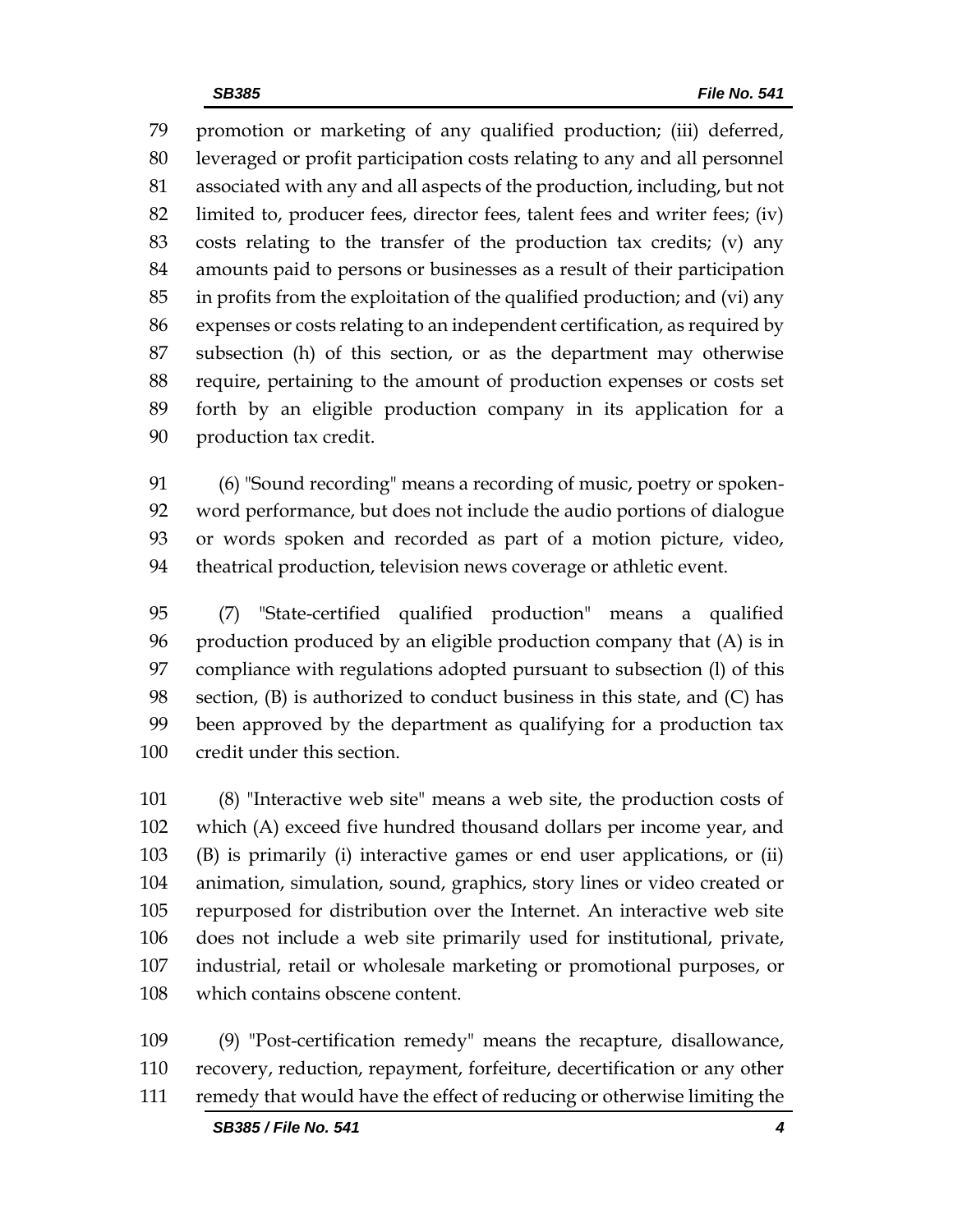use of a tax credit provided by this section.

 (10) "Compensation" means base salary or wages and does not include bonus pay, stock options, restricted stock units or similar arrangements.

(11) "Relocated television production" means:

 (A) An ongoing television program all of the prior seasons of which were filmed outside this state, and may include current events shows, except those referenced in subparagraph (B)(i) of this subdivision.

 (B) An eligible production company's television programming in this state that (i) is not a general news program, sporting event or game broadcast, and (ii) is created at a qualified production facility that has had a minimum investment of twenty-five million dollars made by such eligible production company on or after January 1, 2012, at which facility the eligible production company creates ongoing television programming as defined in subparagraph (A) of this subdivision, and creates at least two hundred new jobs in Connecticut on or after January 1, 2012. For purposes of this subdivision, "new job" means a full-time 129 job, as defined in section 12-217ii, that did not exist in this state prior to January 1, 2012, and is filled by a new employee, and "new employee" includes a person who was employed outside this state by the eligible production company prior to January 1, 2012, but does not include a person who was employed in this state by the eligible production company or a related person, as defined in section 12-217ii, with respect to the eligible production company during the prior twelve months.

 (C) A relocated television production may be a state-certified qualified production for not more than ten successive income years, after which period the eligible production company shall be ineligible to resubmit an application for certification.

 (b) (1) The Department of Economic and Community Development shall administer a system of tax credit vouchers within the resources, requirements and purposes of this section for eligible production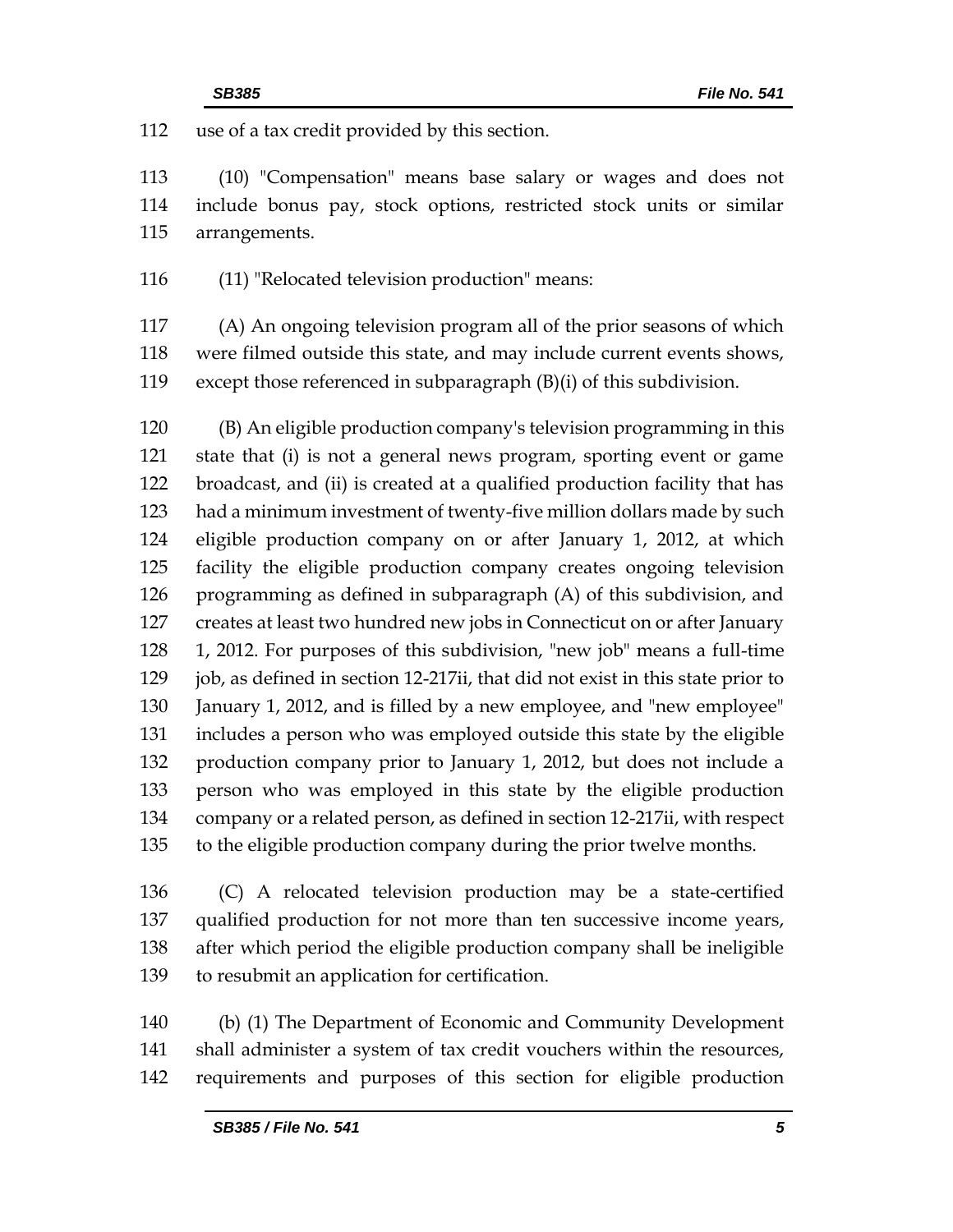## companies producing a state-certified qualified production in the state.

 (2) Any eligible production company incurring production expenses or costs shall be eligible for a credit (A) for income years commencing on or after January 1, 2010, but prior to January 1, 2018, against the tax imposed under chapter 207 or this chapter, (B) for income years commencing on or after January 1, 2018, but prior to January 1, 2022, against the tax imposed under chapter 207 or 211 or this chapter, and (C) for income years commencing on or after January 1, 2022, against the tax imposed under chapter 207, 211, 219 or this chapter, as follows: (i) For any such company incurring such expenses or costs of not less than one hundred thousand dollars, but not more than five hundred thousand dollars, a credit equal to ten per cent of such expenses or costs, (ii) for any such company incurring such expenses or costs of more than five hundred thousand dollars, but not more than one million dollars, a credit equal to fifteen per cent of such expenses or costs, and (iii) for any such company incurring such expenses or costs of more than one million dollars, a credit equal to thirty per cent of such expenses or costs.

 (c) No eligible production company incurring an amount of production expenses or costs that qualifies for such credit shall be eligible for such credit unless on or after January 1, 2010, such company conducts (1) not less than fifty per cent of principal photography days within the state, or (2) expends not less than fifty per cent of postproduction costs within the state, or (3) expends not less than one million dollars of postproduction costs within the state.

 (d) For income years commencing on or after January 1, 2010, no expenses or costs incurred outside the state and used within the state shall be eligible for a credit, and one hundred per cent of such expenses or costs shall be counted toward such credit when incurred within the state and used within the state.

 (e) (1) On and after July 1, 2006, and for income years commencing on or after January 1, 2006, any credit allowed pursuant to this section may be sold, assigned or otherwise transferred, in whole or in part, to one or more taxpayers, provided (A) no credit, after issuance, may be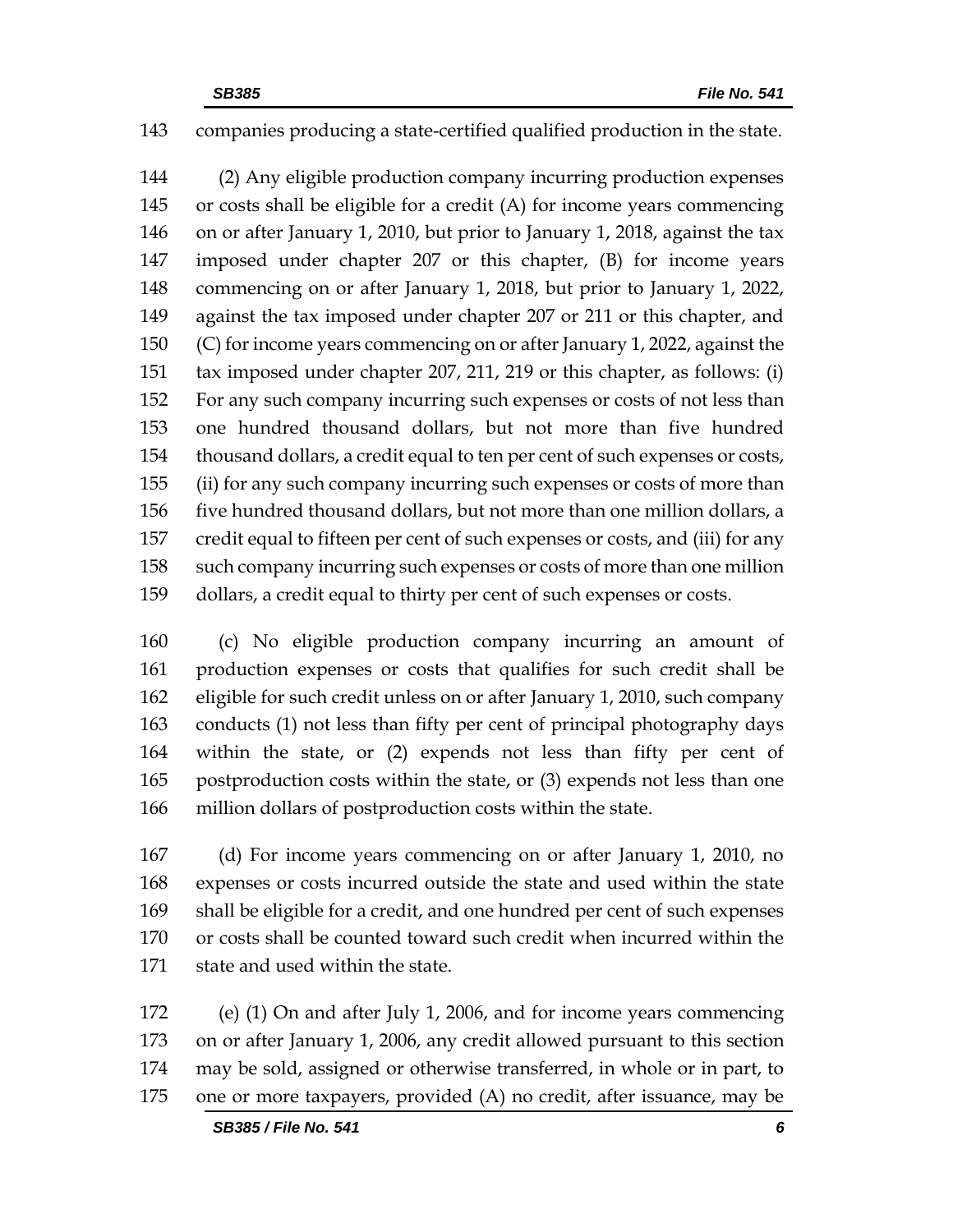sold, assigned or otherwise transferred, in whole or in part, more than three times, (B) in the case of a credit allowed for the income year commencing on or after January 1, 2011, and prior to January 1, 2012, any entity that is not subject to tax under chapter 207 or this chapter may transfer not more than fifty per cent of such credit in any one income year, and (C) in the case of a credit allowed for an income year commencing on or after January 1, 2012, any entity that is not subject to tax under chapter 207 or this chapter may transfer not more than twenty-five per cent of such credit in any one income year.

 (2) Notwithstanding the provisions of subdivision (1) of this subsection, any entity that is not subject to tax under this chapter or chapter 207 shall not be subject to the limitations on the transfer of credits provided in subparagraphs (B) and (C) of said subdivision (1), provided such entity owns not less than fifty per cent, directly or indirectly, of a business entity, as defined in section 12-284b.

 (3) Notwithstanding the provisions of subdivision (1) of this subsection, any qualified production that is created in whole or in significant part, as determined by the Commissioner of Economic and Community Development, at a qualified production facility shall not be subject to the limitations of subparagraph (B) or (C) of said subdivision (1). For purposes of this subdivision, "qualified production facility" means a facility (A) located in this state, (B) intended for film, television or digital media production, and (C) that has had a minimum investment of three million dollars, or less if the Commissioner of Economic and Community Development determines such facility otherwise qualifies.

 (4) (A) For the income year commencing January 1, 2018, any credit that is sold, assigned or otherwise transferred, in whole or in part, to one or more taxpayers pursuant to subdivision (1) of this subsection may be claimed against the tax imposed under chapter 211 only if there is common ownership of at least fifty per cent between such taxpayer and the eligible production company that sold, assigned or otherwise transferred such credit. Such taxpayer may only claim ninety-two per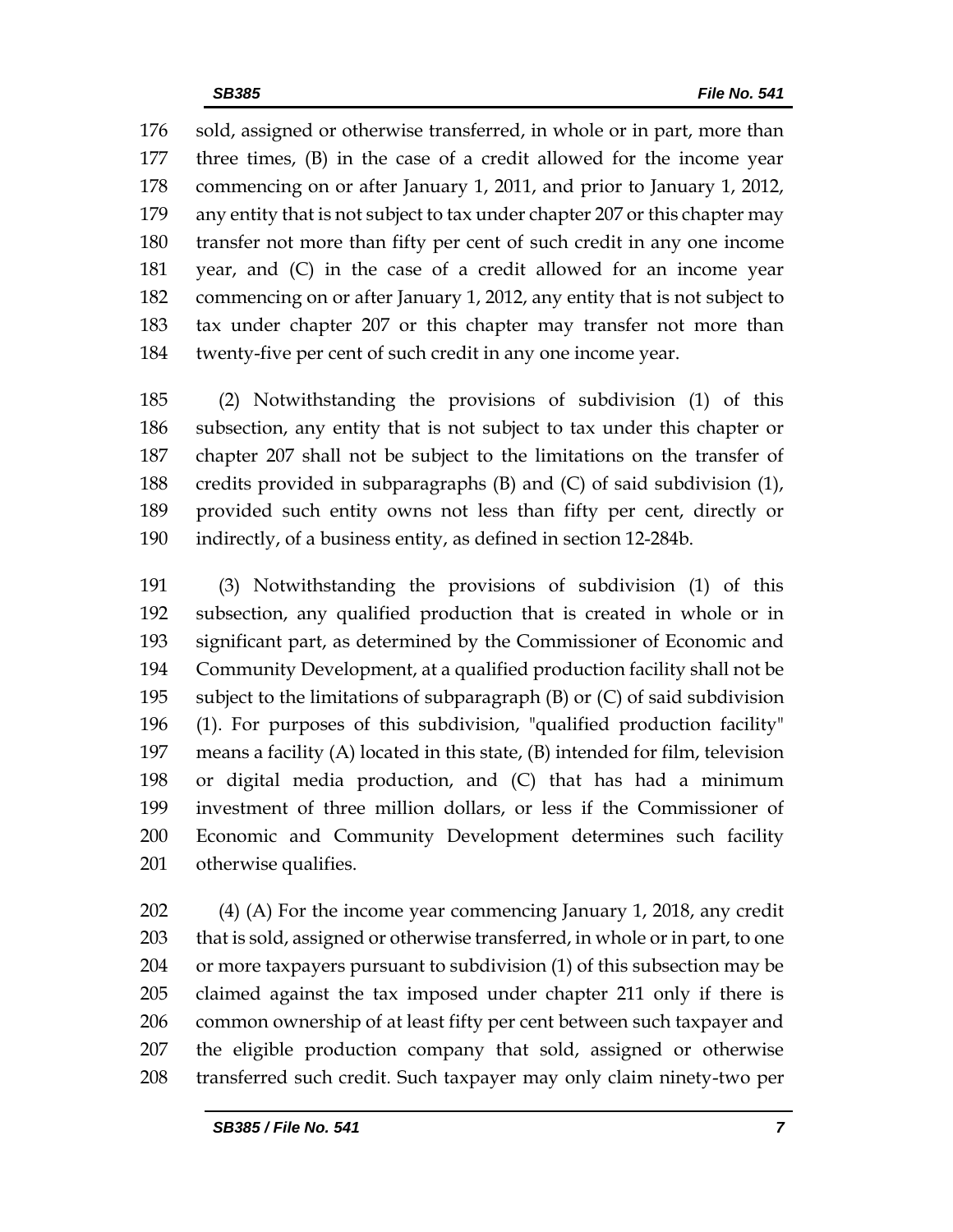| 209 | cent of the amount of such credit entered by the department on the           |
|-----|------------------------------------------------------------------------------|
| 210 | production tax credit voucher.                                               |
| 211 | (B) For income years commencing on or after January 1, 2019, any             |
| 212 | credit that is sold, assigned or otherwise transferred, in whole or in part, |
| 213 | to one or more taxpayers pursuant to subdivision (1) of this subsection,     |
| 214 | which credit is claimed against the tax imposed under chapter 211, shall     |
| 215 | be subject to the following limits:                                          |
| 216 | (i) The taxpayer may only claim ninety-five per cent of the amount of        |
| 217 | such credit entered by the department on the production tax credit           |
| 218 | voucher; and                                                                 |
| 219 | (ii) If there is common ownership of at least fifty per cent between         |
| 220 | such taxpayer and the eligible production company that sold, assigned        |
| 221 | or otherwise transferred such credit, such taxpayer may only claim           |
| 222 | ninety-two per cent of the amount of such credit entered by the              |
| 223 | department on the production tax credit voucher.                             |
| 224 | (5) For income years commencing on or after January 1, 2022, any             |
| 225 | credit that is claimed against the tax imposed under chapter 219 shall be    |
| 226 | subject to the following limits:                                             |
| 227 | (A) Any credit that is sold, assigned or otherwise transferred, in           |
| 228 | whole or in part, to one or more taxpayers pursuant to subdivision (1)       |
| 229 | of this subsection may be claimed against the tax imposed under chapter      |
| 230 | 219 only if there is common ownership of at least fifty per cent between     |
| 231 | such taxpayer and the eligible production company that sold, assigned        |
| 232 | or otherwise transferred such credit; and                                    |
| 233 | (B) The eligible production company or taxpayer claiming the credit          |
| 234 | against the tax imposed under chapter 219 may only claim [seventy-           |
| 235 | eight] ninety-two per cent of the amount of such credit entered by the       |
| 236 | department on the production tax credit voucher.                             |
| 237 | $(f)$ (1) On and after July 1, 2006, and for income years commencing on      |
| 238 | or after January 1, 2006, but prior to January 1, 2015, all or part of any   |

such credit allowed under this section may be claimed against the tax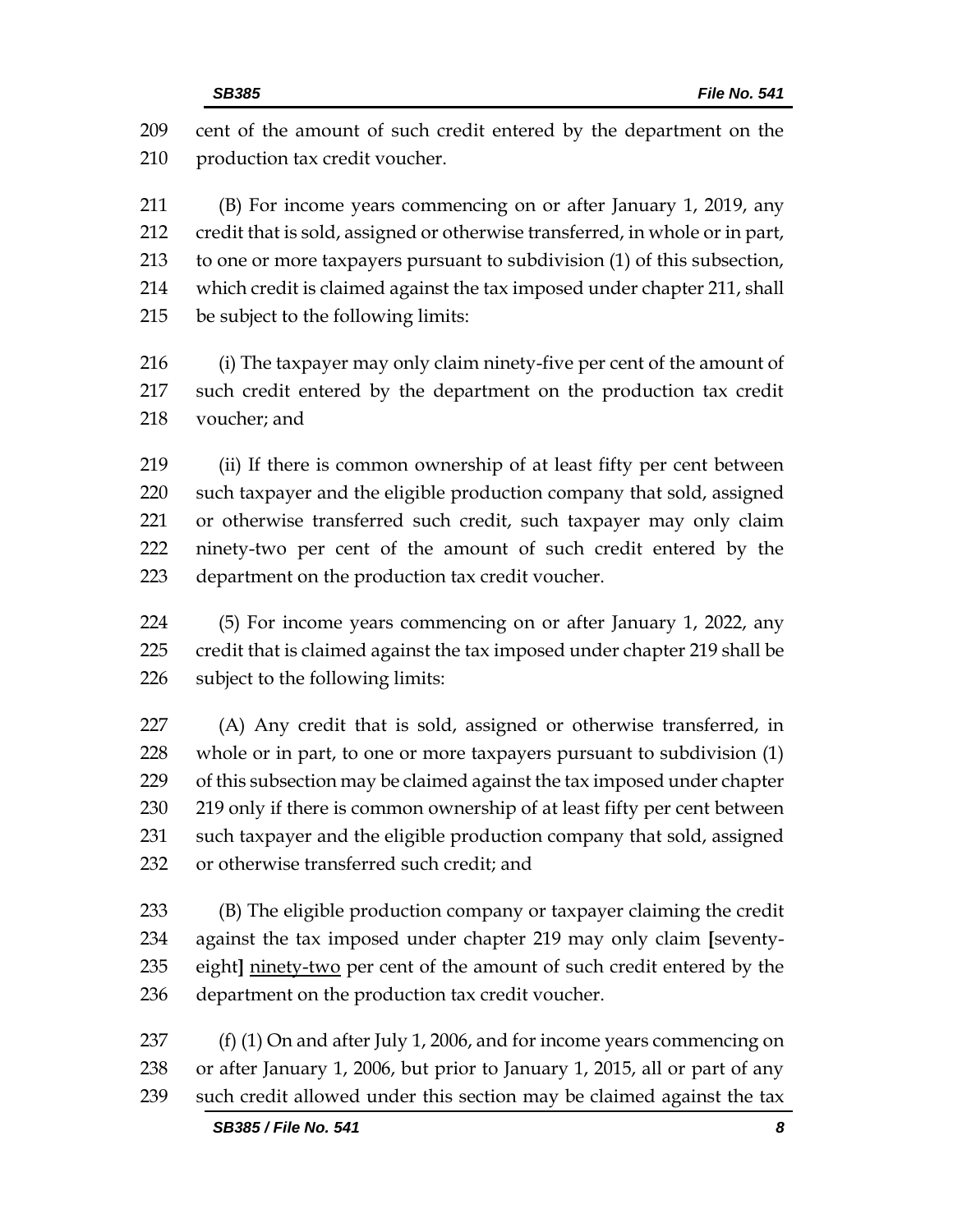imposed under chapter 207 or this chapter for the income year in which the production expenses or costs were incurred, or in the three immediately succeeding income years.

 (2) For production tax credit vouchers issued on or after July 1, 2015, but prior to January 1, 2018, all or part of any such credit may be claimed against the tax imposed under chapter 207 or this chapter, for the income year in which the production expenses or costs were incurred, or in the five immediately succeeding income years.

 (3) For production tax credit vouchers issued on or after July 1, 2018, but prior to January 1, 2022, all or part of any such credit may be claimed against the tax imposed under chapter 207 or 211 or this chapter, for the income year in which the production expenses or costs were incurred, or in the five immediately succeeding income years.

 (4) For production tax credit vouchers issued on or after January 1, 2022, all or part of any such credit may be claimed against the tax imposed under chapter 207, 211, 219 or this chapter, for the income year in which the production expenses or costs were incurred, or in the five immediately succeeding income years.

 (g) Any production tax credit allowed under this section shall be nonrefundable.

 (h) (1) An eligible production company shall apply to the department 261 for a tax credit voucher on an annual basis, but not later than ninety days after the first production expenses or costs are incurred in the production of a qualified production, and shall provide with such application such information as the department may require to determine such company's eligibility to claim a credit under this section. No production expenses or costs may be listed more than once for purposes of the tax credit voucher pursuant to this section, or pursuant to section 12-217kk or 12-217*ll*, and if a production expense or cost has been included in a claim for a credit, such production expense or cost may not be included in any subsequent claim for a credit.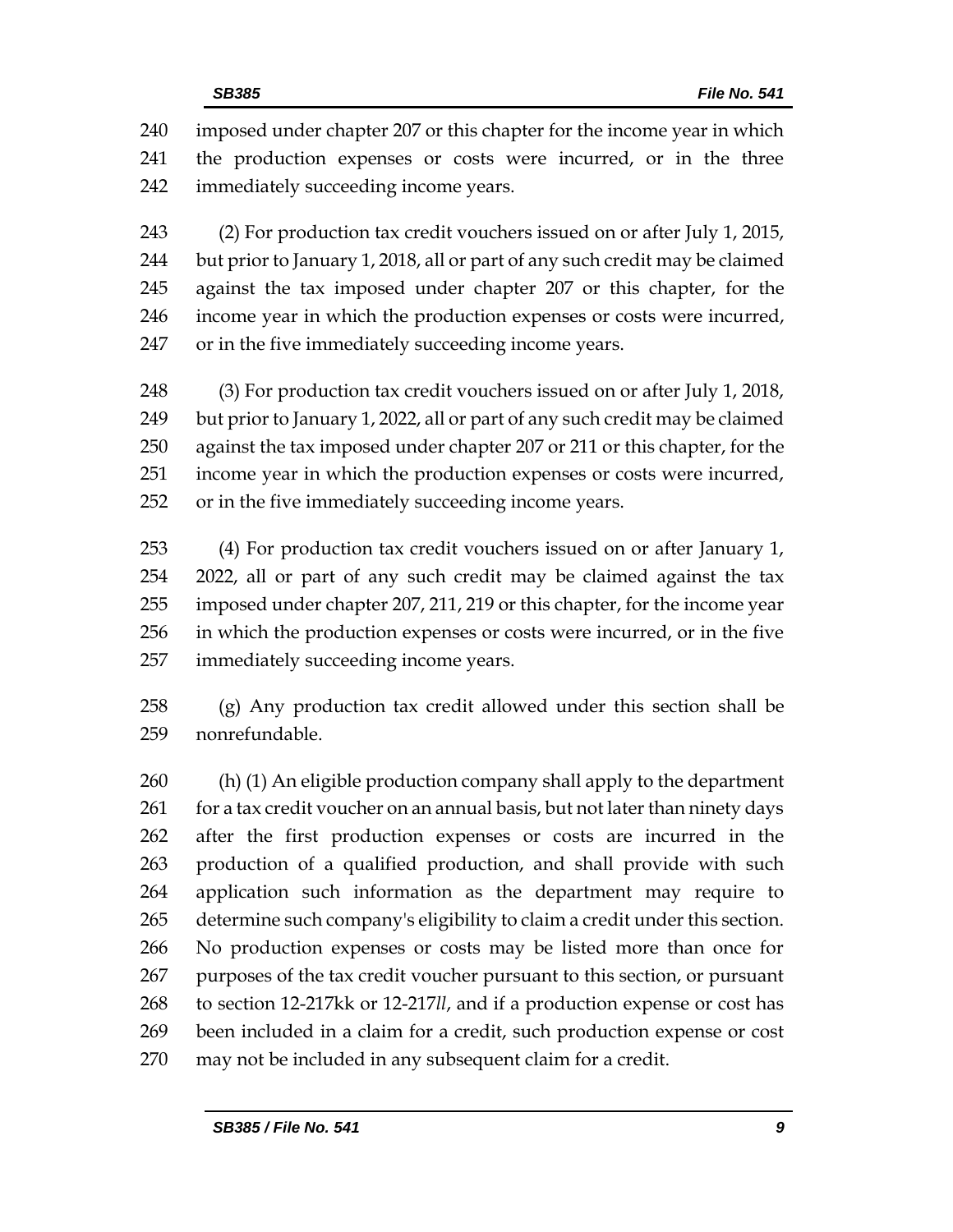(2) Not later than ninety days after the end of the annual period, or after the last production expenses or costs are incurred in the production of a qualified production, an eligible production company shall apply to the department for a production tax credit voucher, and shall provide with such application such information and independent certification as the department may require pertaining to the amount of such company's production expenses or costs. Such independent certification shall be provided by an audit professional chosen from a list compiled by the department. If the department determines that such company is eligible to be issued a production tax credit voucher, the department shall enter on the voucher the amount of production expenses or costs that has been established to the satisfaction of the department and the amount of such company's credit under this section. The department 284 shall provide a copy of such voucher to the commissioner, upon request.

 (3) The department shall charge a reasonable administrative fee sufficient to cover the department's costs to analyze applications submitted under this section.

 (i) If an eligible production company sells, assigns or otherwise transfers a credit under this section to another taxpayer, the transferor and transferee shall jointly submit written notification of such transfer to the department not later than thirty days after such transfer. If such transferee sells, assigns or otherwise transfers a credit under this section to a subsequent transferee, such transferee and such subsequent transferee shall jointly submit written notification of such transfer to the department not later than thirty days after such transfer. The notification after each transfer shall include the credit voucher number, the date of transfer, the amount of such credit transferred, the tax credit balance before and after the transfer, the tax identification numbers for both the transferor and the transferee, and any other information required by the department. Failure to comply with this subsection will result in a disallowance of the tax credit until there is full compliance on the part of the transferor and the transferee, and for a second or third transfer, on the part of all subsequent transferors and transferees. The department shall provide a copy of the notification of assignment to the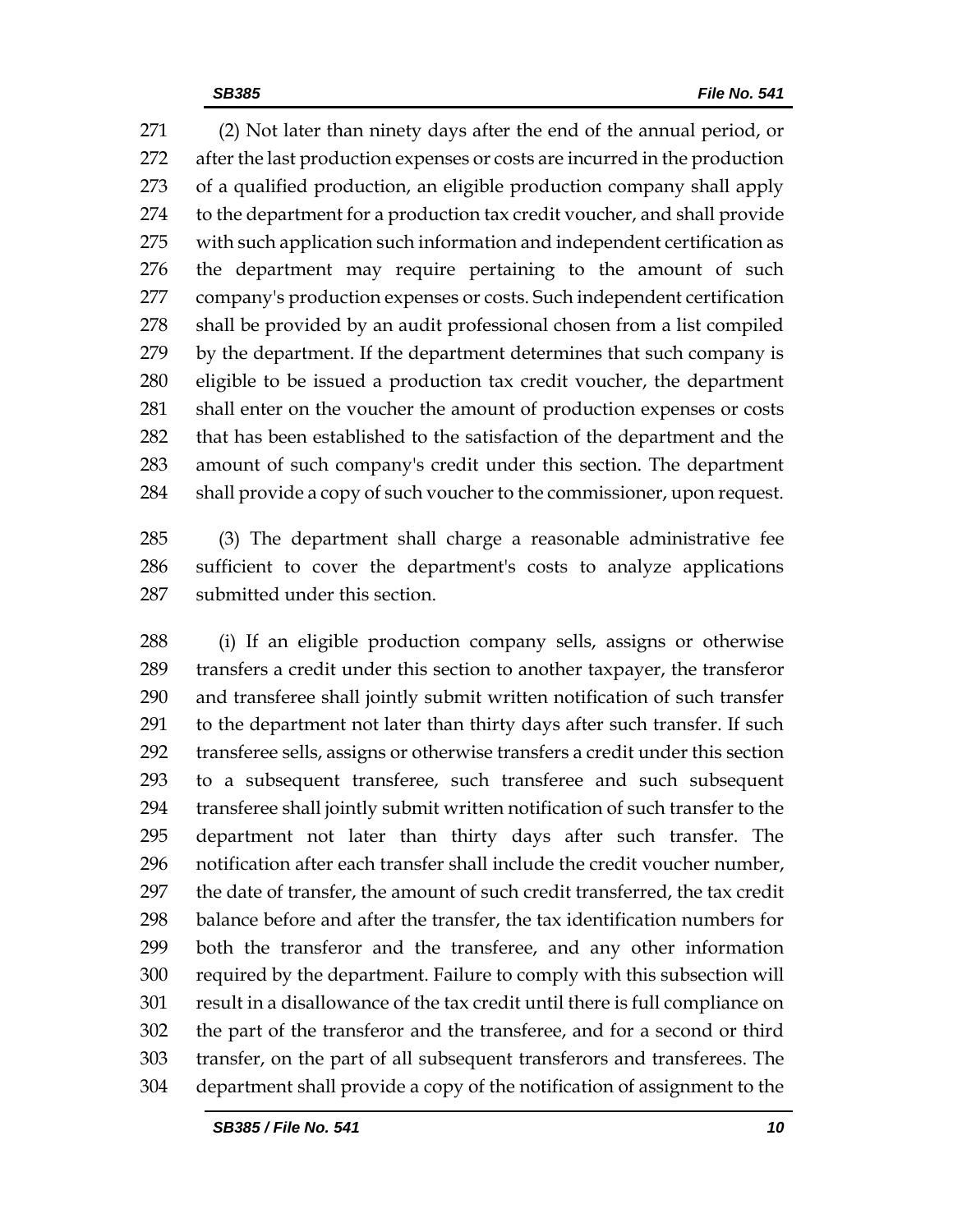## commissioner upon request.

 (j) Any eligible production company that submits information to the department that it knows to be fraudulent or false shall, in addition to any other penalties provided by law, be liable for a penalty equal to the amount of such company's credit entered on the production tax credit voucher issued under this section.

 (k) No tax credits transferred pursuant to this section shall be subject to a post-certification remedy, and the department and the commissioner shall have no right, except in the case of possible material misrepresentation or fraud, to conduct any further or additional review, examination or audit of the expenditures or costs for which such tax credits were issued. The sole and exclusive remedy of the department and the commissioner shall be to seek collection of the amount of such tax credits from the entity that committed the fraud or misrepresentation.

 (l) The department, in consultation with the commissioner, shall adopt regulations, in accordance with the provisions of chapter 54, as may be necessary for the administration of this section.

| sections: |                          | This act shall take effect as follows and shall amend the following |  |
|-----------|--------------------------|---------------------------------------------------------------------|--|
|           | Section 1   from passage | $12 - 217i$                                                         |  |

*FIN Joint Favorable*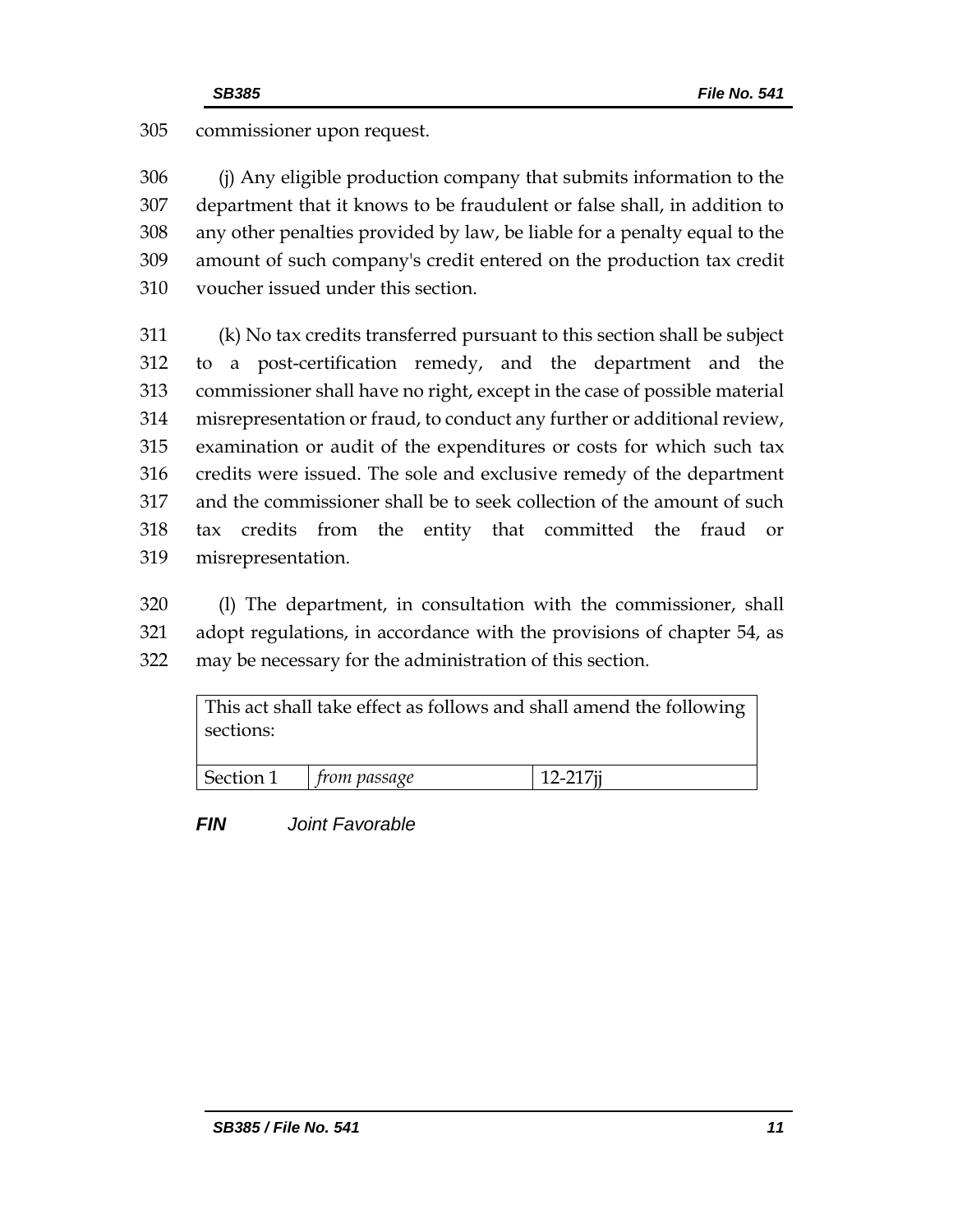*The following Fiscal Impact Statement and Bill Analysis are prepared for the benefit of the members of the General Assembly, solely for purposes of information, summarization and explanation and do not represent the intent of the General Assembly or either chamber thereof for any purpose. In general,*  fiscal impacts are based upon a variety of informational sources, including the analyst's professional *knowledge. Whenever applicable, agency data is consulted as part of the analysis, however final products do not necessarily reflect an assessment from any specific department.*

## *OFA Fiscal Note*

#### *State Impact:*

| <b>Agency Affected</b> | <b>Fund-Effect</b> | FY 23 \$ | FY 24 \$ |
|------------------------|--------------------|----------|----------|
| Revenue Serv., Dept.   | GF - Revenue       | Minimal  | Minimal  |
|                        | Loss               |          |          |

Note: GF=General Fund

### *Municipal Impact:* None

### *Explanation*

The bill, which increases, from 78% to 92% of the original credit amount, the value of film and digital media production credits utilized by certain taxpayers against the sales and use tax. This results in a \$2.7 million General Fund revenue loss annually beginning in FY 23.

## *The Out Years*

The annualized ongoing fiscal impact identified above would continue into the future.